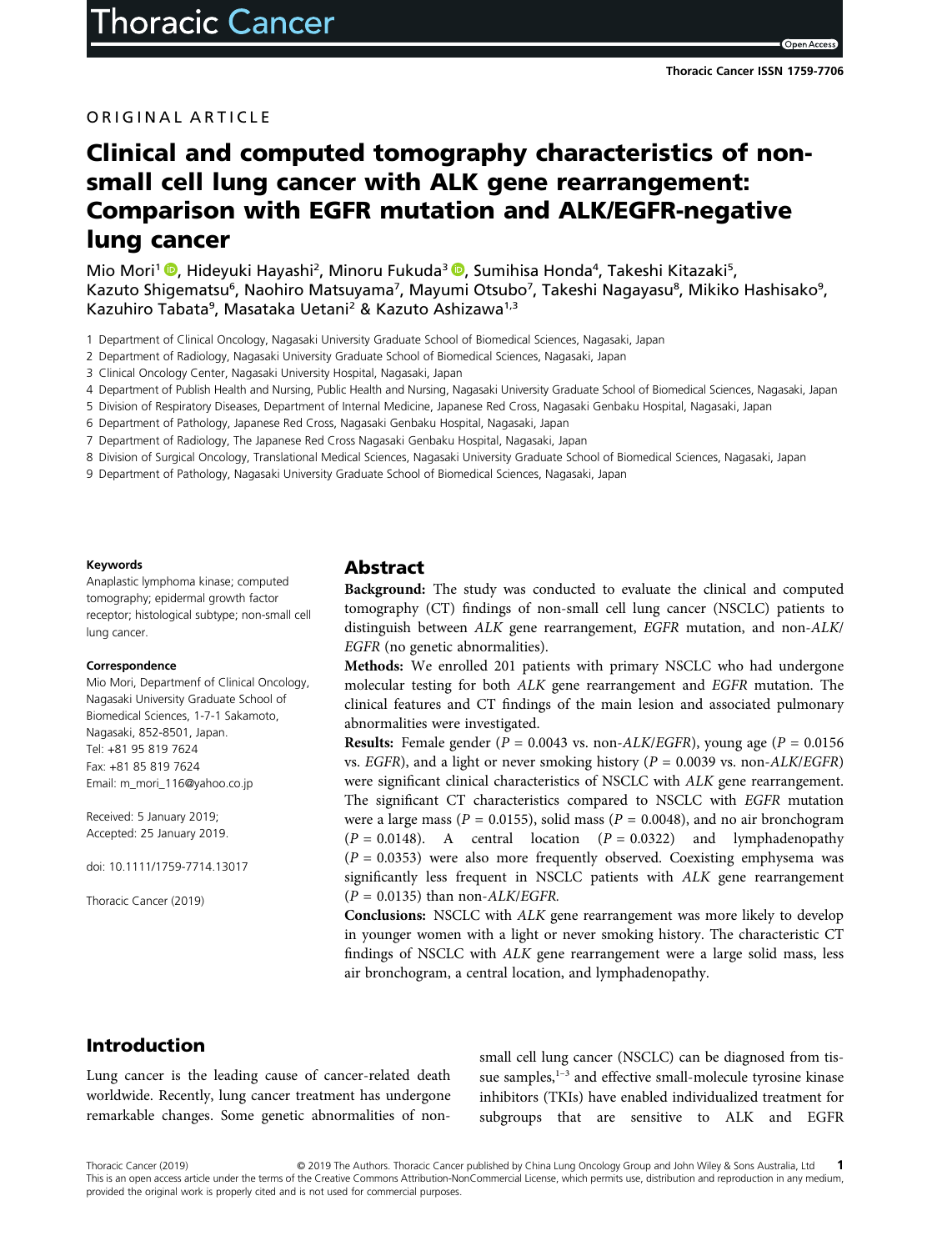inhibitors.<sup>4</sup>–<sup>6</sup> These genetic abnormalities can be determined by specific analyses of histological samples obtained by invasive procedures, including biopsy or surgical resection. In general, ALK gene rearrangement and EGFR mutation are mutually exclusive: they are not present at the same time.<sup>7-9</sup> Therefore, it would be beneficial to clarify the radiological features of each molecular subtype to determine when such invasive diagnostic procedures are warranted.

ALK rearrangements occur in 5% of NSCLC cases in East Asian countries.<sup>6</sup> They typically occur in younger patients with a history of light or never smoking.<sup>6</sup> ALKpositive NSCLC is common among adenocarcinomas, and is associated with the solid histological subtypes. Therefore, these tumors tend to present on thin-section computed tomography (CT) as a solid mass with little or no groundglass opacity (GGO) components.<sup>8,10</sup> In addition, according to previous studies, tumors with ALK gene rearrangement tend to be centrally located, relatively large masses without a cavity or pleural indentation.<sup>11-13</sup> They may have a high incidence of associated pleural effusion, carcinomatous lymphangiosis, and lymphadenopathy.12,14–<sup>16</sup> However, there has been no consensus on imaging findings for ALKpositive NSCLC.

The aim of this study was to evaluate the clinical and CT findings of NSCLC with ALK gene rearrangement that may enable distinction from NSCLC with EGFR mutation or with neither genetic abnormality.

# Methods

#### Study population

We retrospectively searched our cancer database for patients who were diagnosed with primary NSCLC and had undergone molecular testing for both ALK gene rearrangement and EGFR mutation from June 2012 to December 2014 in our two institutions. The institutional review board approved this retrospective study and waived the need for written informed consent. The review committee of our two institutions approved the study in accordance with the declaration of Helsinki.

In total, 267 cases were identified from our database. Sixty-six cases were excluded: re-biopsy taken for recurrence  $(n = 28)$ ; extremely advanced cases in which the main tumor could not be evaluated  $(n = 14)$ ; multifocal primary tumors ( $n = 10$ ); CT images taken before medication or surgery were not available  $(n = 7)$ ; tumors were located mainly in the mediastinum  $(n = 4)$ ; and complicated by severe infection  $(n = 2)$  and severe organizing pneumonia ( $n = 1$ ). Finally, a total of 201 patients were included (Fig. 1). Of these cases, 91 underwent surgical

resection and the remaining 110 underwent a biopsy of the primary tumor or metastatic lesions.

Data on age, gender, and smoking status were extracted from each patient's medical record. All patients were ethnically Asian, and the mean age was 67.5 (range: 30–90) years. Almost half of the patients were female (102/201, 50.7%) and non-smokers (95/183, 51.9%); smoking history was not available for 18 cases.

### Molecular testing and histological examination

Molecular analysis was performed for all tumor samples to determine the mutation status of EGFR exons 18, 19, 20, and 21 via real-time PCR or PCR-invader method, and ALK gene rearrangement via fluorescence in situ hybridization (FISH).<sup>1,2</sup> The 201 patients were divided into three subgroups: ALK (21 patients), EGFR (124 patients), and non-ALK/EGFR (56 patients).

The histological predominant subtypes of the 91 surgically resected patients (ALK group, 8 patients; EGFR group, 66 patients; and non-ALK/EGFR group, 17 patients) were evaluated according to the 2015 World Health Organization (WHO) classification.<sup>17</sup>

#### Computed tomography (CT) analysis

CT examinations were performed using one of four CT systems (Aquilion ONE and Aquilion 64, Toshiba, Nasu, Japan; Somatom Definition Flash and Definition, Siemens, Erlangen, Germany). The CT parameters were as follows: detector collimation, 0.5–0.6 mm; beam pitch, 0.6–1.2;



Figure 1 The selection process for the study cohort. CT, computed tomography.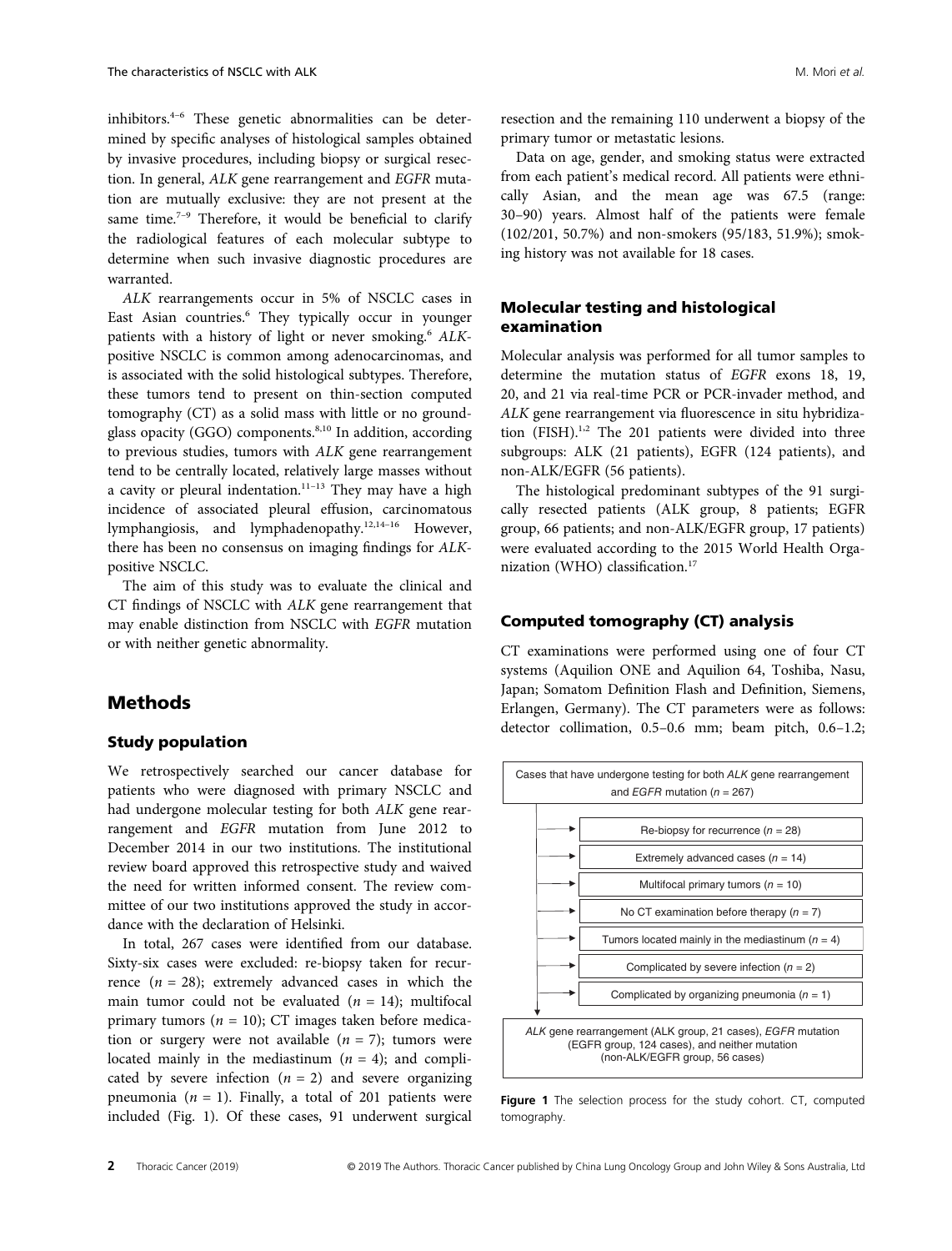rotation time, 0.5 seconds; tube voltage, 120 kVp; tube current adjusted automatically with CT-automatic exposure control; and a reconstruction kernel with a high-frequency algorithm. The reconstruction thicknesses and intervals were 1.0–2.0 mm and 1.0–2.0 mm on the pulmonary window setting (WS) (width, 1500 HU; level, −600 Hounsfield units [HU]), and 3.0–4.0 mm and 2.4–4.0 mm on the mediastinal WS (width, 300 HU; level, 25 HU), respectively. Nonionic contrast medium (100 mL of Omnipaque 240, Daiichi-Sankyo, Tokyo, Japan; 100 mL of Oypalomin 300 and 65 mL of Oypalomin 370, Konica Minolta, Tokyo, Japan) at a dose of 520–600 mgI/kg was used for CT examination in 137 patients (68.2%).

Two of three experienced radiologists independently evaluated the main tumor in terms of its size (the maximum axial diameter on pulmonary WS), type (solid, partsolid GGN, or pure GGN based on the presence of GGO), air bronchogram, cavity, pleural indentation, margin (smooth/irregular, lobulated, or spiculated), site of the lesion (right upper lobe, middle lobe, right lower lobe, left upper lobe, or left lower lobe), location of the lesion (central [involving segmental or more proximal bronchi] or peripheral), and contrast-enhanced characteristics (homogeneous, heterogeneous, or ring-enhancement pattern, and presence or absence of inner vessels on CT). In addition, coexisting pulmonary emphysema (low attenuation areas compared to normal lung parenchyma), fibrosis (reticular opacities and honeycombing), pleural effusion, pulmonary metastasis (lung nodules  $<$  5 mm [military] and  $\geq$  5 mm [scattered]) or lymphangitic metastasis, and lymphadenopathy (lymph nodes with a short axis  $\geq 10$  mm on the mediastinal WS) were also evaluated. When there was interobserver disagreement, a conclusion was reached by consensus.

#### Statistical analysis

All statistical analyses in this study were performed using the SAS version 9.2. Comparisons between ALK-positive and EGFR-positive cases, ALK-positive and non-ALK/

Table 1 Clinical patient characteristics

EGFR cases, and ALK-positive and non-ALK cases (including both EGFR-positive and non-ALK/EGFR cases) were performed using Fisher's exact test for categorical variables and the Student's t-test for continuous variables. A multivariate logistic regression model was applied with factors that showed a significant difference in univariate analysis. Variables that showed a significant difference in multivariate analysis were selected using a backward elimination method. The dependent variable was mutation status, and the independent variables were clinical and CT characteristics. The Akaike information criterion was used to select the most informative variables for a single parsimonious model.

Interobserver agreement was assessed by computing the κ coefficient and its 95% confidence interval (CI): κ 0.21-0.40 indicated fair agreement,  $\kappa$  0.41-0.60 indicated moderate agreement, κ 0.61–0.80 indicated substantial agreement, and  $\kappa$  0.81–1.00 indicated almost perfect agreement.<sup>18</sup>

#### **Results**

#### Clinical and histological characteristics

The clinical characteristics of the patients are shown in Table 1. Results of the t-test indicated that ALK-positive patients were younger than EGFR-positive patients (mean age  $63 \pm 13$  vs.  $68 \pm 9$  years, respectively;  $P = 0.0156$ ) and non- $ALK$  cases ( $P = 0.0187$ ). There was a significantly higher proportion of women in the ALK group than in the non-ALK/EGFR group (13/21, 62%, and 15/56, 27%, respectively;  $P = 0.0043$ , and the proportion of patients who had a history of light or never smoking was lower in the ALK group than in the non-ALK/EGFR group  $(P = 0.0039)$ .

The histological predominant subtypes of the surgically resected cases are shown in Table 2. The most common was invasive adenocarcinoma with a predominantly papillary subtype (28/91, 30.8%). EGFR-positive cases were associated with a high frequency of papillary, lepidic, and

|                     |                      |                    | P                              |                           |                            |                         |  |
|---------------------|----------------------|--------------------|--------------------------------|---------------------------|----------------------------|-------------------------|--|
| Characteristic      | $ALK (n = 21)$       | EGFR $(n = 124)$   | Non- $ALK/$<br>$EGFR (n = 56)$ | <b>ALK</b><br>versus EGFR | ALK versus<br>non-ALK/EGFR | ALK versus<br>$non-ALK$ |  |
| Aget                | $30 - 80(63 \pm 13)$ | 46-88 (68 $\pm$ 9) | 45-90 (67 $\pm$ 10)            | 0.0156                    | 0.0979                     | 0.0187                  |  |
| Gender, N (%)       |                      |                    |                                | 0.8472                    | 0.0043                     | 0.2798                  |  |
| Male                | 8(38)                | 50(40)             | 41 (73)                        |                           |                            |                         |  |
| Female              | 13 (62)              | 74 (60)            | 15(27)                         |                           |                            |                         |  |
| Smoking<br>history‡ | 0(0, 23)             | 0(0, 21)           | 38 (7, 56)                     | 0.6736                    | 0.0039                     | 0.4729                  |  |

 $\dagger$ Age (years), range (mean  $\pm$  SD).  $\ddagger$ Smoking history (pack-year), median (the first quartile, the third quartile). Values in bold indicate a statistically significant result.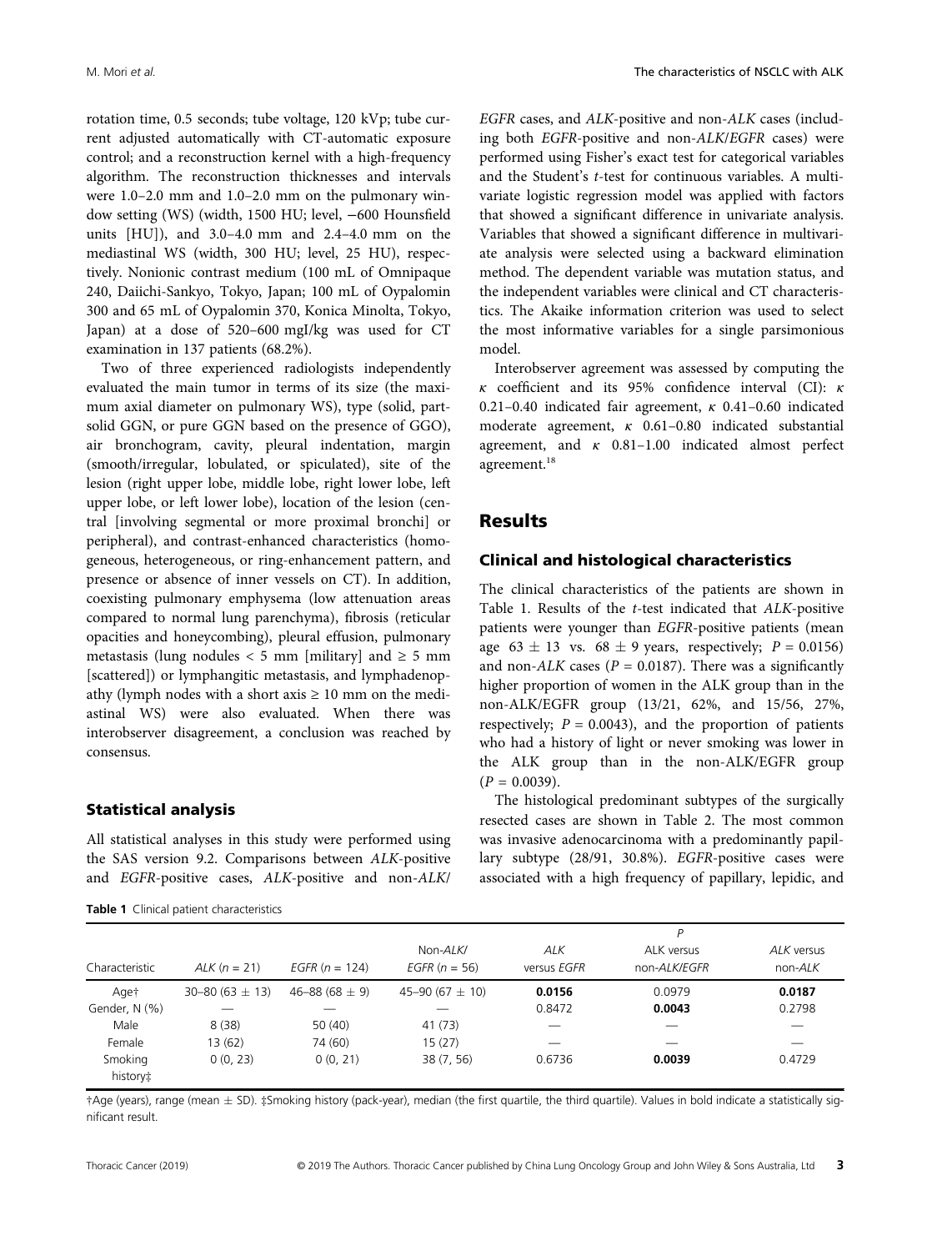Table 2 Histological predominant subtypes among surgically resected cases

| Predominant subtype                         | ALK<br>$(n = 8)$ | EGFR<br>$(n = 66)$ | Non-ALK/<br><i>EGFR</i> $(n = 17)$ |
|---------------------------------------------|------------------|--------------------|------------------------------------|
| Solid, $N$ $(\%)$                           | 2(25)            | 5(8)               | 5(29)                              |
| Papillary, N (%)                            | 1(13)            | 23 (35)            | 4(24)                              |
| Micropapillary, N (%)                       | 1(13)            | 3(5)               | 1(6)                               |
| Acinar, N (%)                               | 3(38)            | 6(9)               | 1(6)                               |
| Lepidic, N (%)                              | 0(0)             | 15(23)             | 1(6)                               |
| Minimally invasive<br>adenocarcinoma, N (%) | 0(0)             | 14(21)             | 1(6)                               |
| Other, $N$ (%)                              | 1 (13)           | 0(0)               | 4 (24)                             |

minimally invasive adenocarcinoma as the predominant subtypes (23, 15, and 14 of 66; 35%, 23%, and 21%, respectively). In contrast, these subtypes were less frequent in the ALK-positive cases, where the most predominant subtype was acinar (3/8, 38%). The non-ALK/EGFR group showed various predominant patterns, with the solid pattern being the most frequent (5/17, 29%).

# CT characteristics

The interobserver agreement was fair to almost perfect ( $\kappa$ coefficient range: 0.379–0.910). The CT characteristics of

Table 3 Computed tomography characteristics of the main mass and coexisting lung abnormalities

|                                        |                      |                     | $\overline{P}$              |                           |                            |                       |
|----------------------------------------|----------------------|---------------------|-----------------------------|---------------------------|----------------------------|-----------------------|
| Characteristic                         | $ALK (n = 21)$       | $EGFR (n = 124)$    | Non-ALK/<br>$EGFR (n = 56)$ | <b>ALK</b><br>versus EGFR | ALK versus<br>non-ALK/EGFR | ALK versus<br>non-ALK |
| Size†                                  | $14 - 78(39 \pm 19)$ | $9 - 68(31 \pm 13)$ | $9 - 115(44 \pm 23)$        | 0.0155                    | 0.3548                     | 0.3423                |
| Type, N (%)                            |                      |                     |                             | 0.0048                    | 0.1183                     | 0.0206                |
| Solid                                  | 21 (100)             | 80 (65)             | 59 (89)                     |                           |                            |                       |
| Part-solid GGN                         | 0(0)                 | 40 (32)             | 6(11)                       |                           |                            |                       |
| Pure GGN                               | 0(0)                 | 4(3)                | 0(0)                        |                           |                            |                       |
| Margin, N (%)                          |                      |                     |                             | 0.1783                    | 0.3698                     | 0.5930                |
| Irregular                              | 14(67)               | 99 (80)             | 31(55)                      |                           | —                          |                       |
| Smooth                                 | 7(33)                | 25 (20)             | 25(45)                      |                           |                            |                       |
| Spiculation, N (%)                     | 6(29)                | 57 (46)             | 15(27)                      | 0.1369                    | 0.8755                     | 0.3091                |
| Lobulation, N (%)                      | 8(38)                | 30(24)              | 19 (34)                     | 0.1804                    | 0.7329                     | 0.2955                |
| Air bronchogram, N (%)                 | 6(29)                | 71 (57)             | 16 (29)                     | 0.0148                    | 1.0000                     | 0.0857                |
| Cavity, N (%)                          | 2(10)                | 10(8)               | 7(13)                       | 0.8224                    | 0.7173                     | 0.9906                |
| Pleural indentation, N (%)             | 8(38)                | 64 (52)             | 19 (34)                     | 0.2519                    | 0.7329                     | 0.4850                |
| Site of the lesion, N (%)              | $\equiv$             | $\equiv$            |                             | 0.7055                    | 0.9730                     | 0.8230                |
| <b>RUL</b>                             | 5(24)                | 40 (32)             | 16 (29)                     | $\overline{\phantom{0}}$  |                            |                       |
| ML                                     | 1(5)                 | 13(10)              | 3(5)                        |                           |                            |                       |
| RLL                                    | 6(29)                | 22 (18)             | 13(23)                      |                           |                            |                       |
| LUL                                    | 6(29)                | 33(27)              | 14(25)                      |                           |                            |                       |
| LLL                                    | 3(14)                | 16(13)              | 10(18)                      |                           |                            |                       |
| Location, N (%)                        | ÷,                   | <u>in a</u>         |                             | 0.0332                    | 0.1916                     | 0.0486                |
| Central                                | 8(38)                | 22 (18)             | 13(23)                      |                           |                            |                       |
| Peripheral                             | 13 (62)              | 102 (82)            | 43 (77)                     |                           |                            |                       |
| Contrast enhancement<br>pattern, N (%) |                      |                     |                             | 0.7631                    | 0.8535                     | 0.8866                |
| Homogeneous                            | 3(21)                | 25(29)              | 6(16)                       |                           |                            |                       |
| Heterogeneous                          | 10(71)               | 52(61)              | 28 (74)                     |                           |                            |                       |
| Ringed                                 | 1(7)                 | 8(9)                | 4(11)                       |                           |                            |                       |
| Inner vessel, N (%)                    | 4(27)                | 9(10)               | 7(18)                       | 0.0800                    | 0.5049                     | 0.1470                |
| Lung metastasis<br>pattern, N (%)      |                      |                     |                             |                           |                            |                       |
| Miliary                                | 3(14)                | 17(14)              | 2(4)                        | 0.9436                    | 0.0893                     | 0.6044                |
| Scattered                              | 3(14)                | 15(12)              | 5(9)                        | 0.7785                    | 0.4926                     | 0.6654                |
| Lymphangitic                           | 4(19)                | 9(7)                | 10(18)                      | 0.0803                    | 0.9040                     | 0.2473                |
| Lymphadenopathy, N (%)                 | 14(67)               | 52 (42)             | 32 (57)                     | 0.0353                    | 0.4479                     | 0.0827                |
| Emphysema, N (%)                       | 5(24)                | 13(10)              | 31 (55)                     | 0.0868                    | 0.0135                     | 0.9489                |
| Fibrosis, N (%)                        | 2(10)                | 7(6)                | 9(16)                       | 0.4957                    | 0.4646                     | 0.9232                |
| Pleural effusion, N (%)                | 3(14)                | 18(15)              | 12(21)                      | 0.9779                    | 0.4809                     | 0.7805                |

†Size (mm), range (mean standard deviation). Values in bold indicate a statistically significant result. GGO, ground glass opacity; LLL, left lower lobe; LUL, left upper lobe; ML, middle lobe; RLL, right lower lobe; RUL, right upper lobe.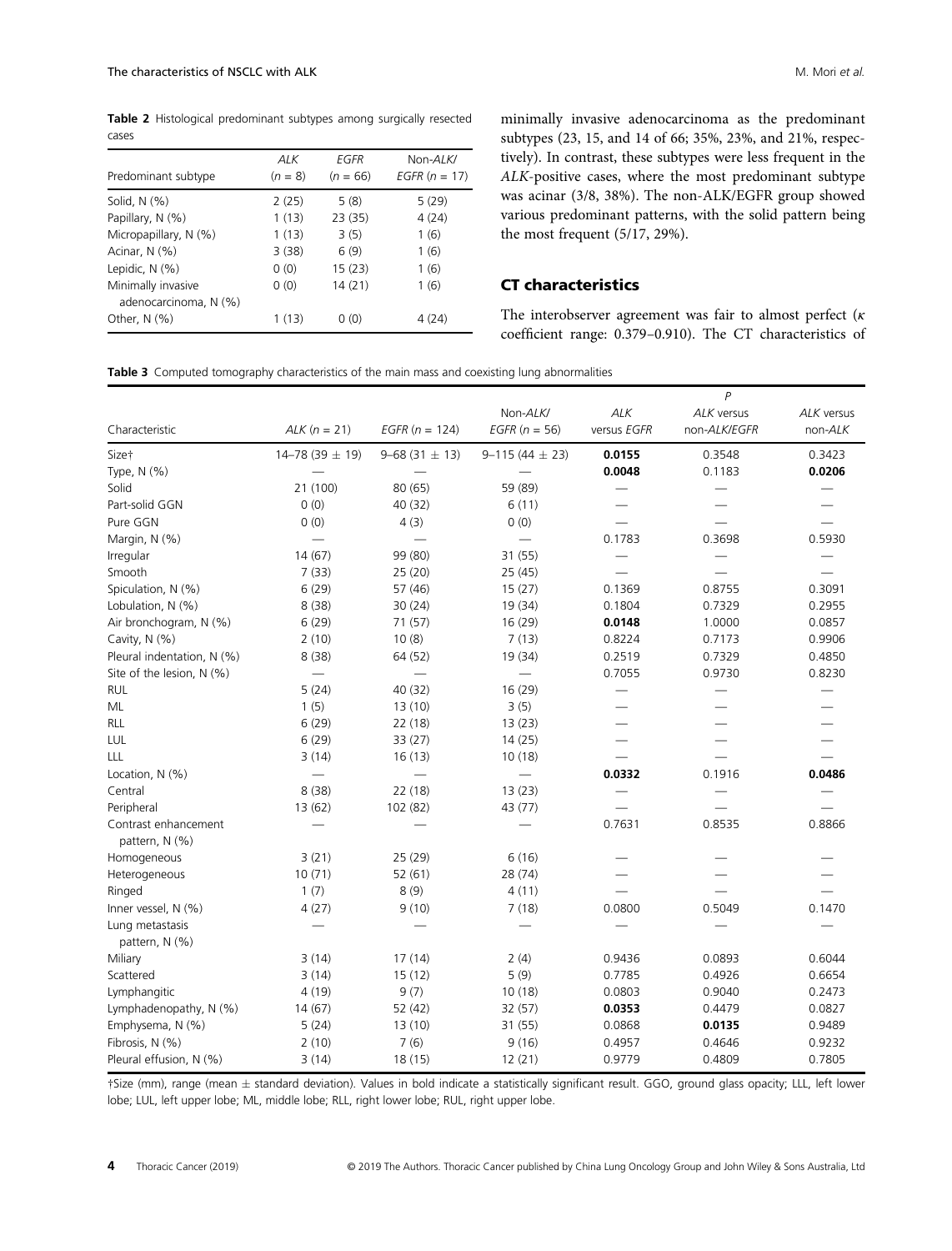the ALK group that significantly differed from the EGFR group were: a large mass  $(P = 0.0155)$ , a solid mass  $(P = 0.0048)$ , no air bronchogram  $(P = 0.0148)$ , central location ( $P = 0.0322$ ), and lymphadenopathy ( $P = 0.0353$ ). Coexisting emphysema was significantly less frequent in the ALK group than in the non-ALK/EGFR group (24% vs. 55%;  $P = 0.0135$ ) (Table 3, Figs 2, 3).

Multivariate analysis using the Akaike information criterion was performed including all clinical and CT variables; the results are summarized in Table 4. Among the variables analyzed, air bronchogram, emphysema, and a central location were independent predictive factors of ALK gene rearrangement status.

#### **Discussion**

In this study, we investigated the characteristics of clinical and CT findings of NSCLC with ALK gene rearrangement. We found that a relatively large solid mass without air bronchogram was a significant characteristic CT finding for NSCLC with ALK gene rearrangement. NSCLC with ALK gene rearrangement was also more often associated with a central location and lymphadenopathy when compared to NSCLC with EGFR mutation; it was also more often associated with pulmonary emphysema when compared to non-ALK/EGFR NSCLC patients. Patients who were younger, female, or had a light or no smoking history were more likely to have NSCLC with ALK gene rearrangement. These results are consistent with those of a previous clinical study.<sup>6</sup> None of the ALK-positive NSCLC cases in this study showed a lepidic growth pattern as the predominant histologic subtype.

The genetic abnormalities involved in NSCLC can be determined by specific analyses of histological samples

obtained by invasive procedures. However, Isaka et al. reported that only approximately 50% of transbronchial biopsy specimens contain sufficient amounts of DNA for amplicon-based massively parallel sequencing.<sup>19</sup> Therefore, it would be beneficial to understand the clinical and radiological features that might help distinguish the different molecular subtypes in advance before invasive diagnostic procedures are performed. Moreover, ALK gene rearrangement and EGFR mutation are generally mutually exclusive, $7-9$  and ALK gene rearrangement is less common.<sup>6</sup> It is important to distinguish the clinical and radiological findings of NSCLC with ALK gene rearrangement from other types of NSCLC, because it may enable medical oncologists to evaluate the consistency between these findings and molecular testing results, and patients could then receive potentially beneficial TKI therapy.

In the current study, pulmonary emphysema was less commonly observed in patients with ALK gene rearrangement than in those with non-ALK/EGFR NSCLC. This result seems to reflect the fact that most of these patients had a history of light or never smoking. However, coexisting emphysema was an independent predictive factor of ALK gene rearrangement status when compared to EGFR mutation. A plausible reason for this is that EGFR mutation status has a stronger association with non-emphysema status.

There has been no consensus on the imaging findings of ALK-positive NSCLC. Wang et al. reported that a relatively large solid mass without "bubble-like lucency" was more likely to be ALK-positive than EGFR-positive NSCLC.<sup>16</sup> Ko et al. reported that ALK-positive tumors were larger and had a solid proportion when compared to non-ALK tumors.<sup>11</sup> Consistent with these findings, our results indicate that a relatively large solid mass was a CT



Figure 2 Computed tomography images of an 80-year-old woman with adenocarcinoma with ALK gene rearrangement. (a) Lung window image showing a large solid mass in the central area of the left upper lobe. Multiple scattered nodules suggest lung metastasis (arrows). (b) Mediastinal window image showing lymphadenopathy (arrowheads).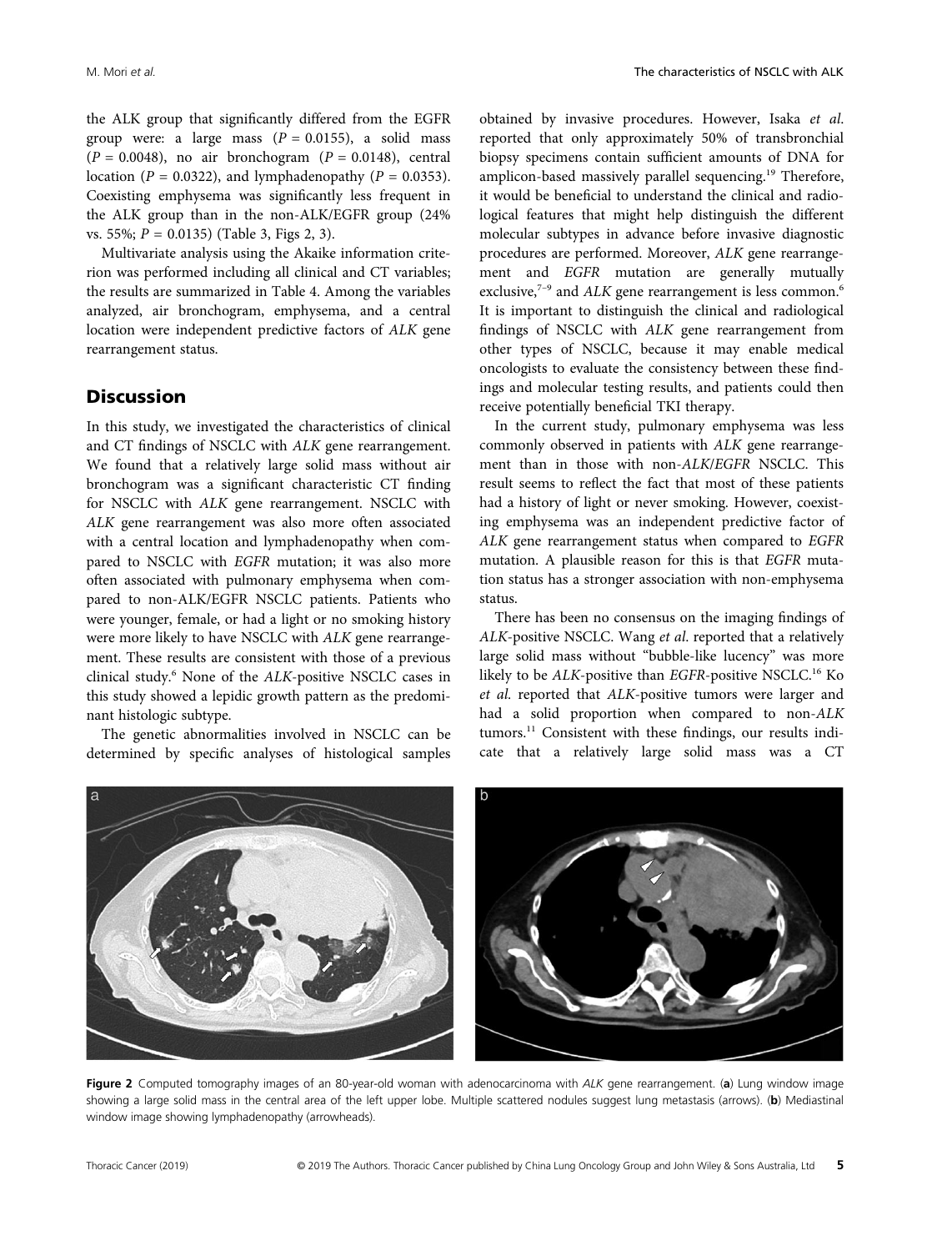

Figure 3 Computed tomography images of a 30-year-old woman with adenocarcinoma with ALK gene rearrangement. (a,b) Lung window images show a solid mass with a spiculated (arrow) and lobulated (arrowhead) margin in the periphery of the left upper lobe. (c,d) Mediastinal window images show the heterogeneous enhancement pattern of the mass. (e) High-power photomicrograph of the tumor show the acinar predominant subtype (original magnification ×50; hematoxylin and eosin staining).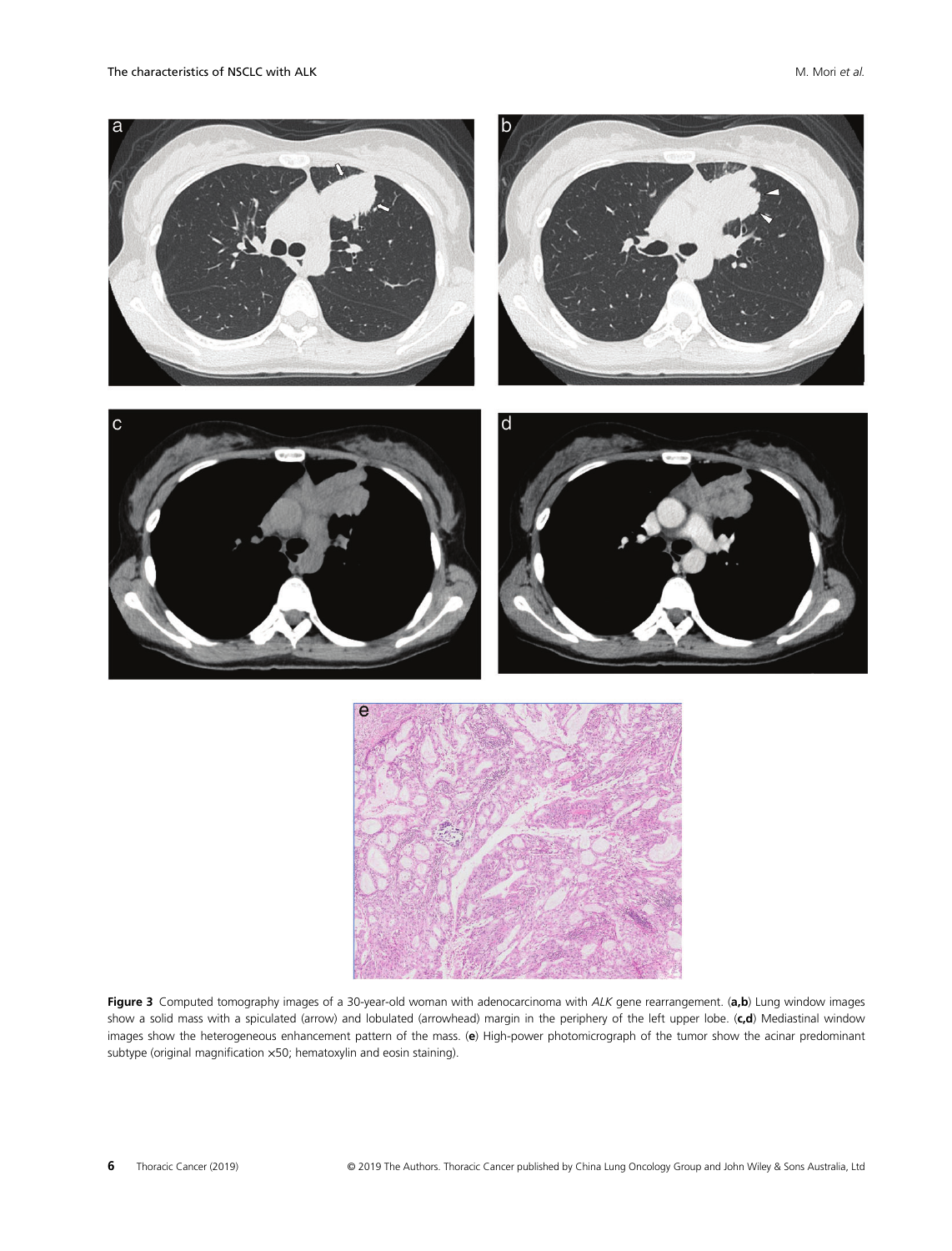Table 4 Multivariable logistic regression analyses

| Characteristic        | Multivariate odds ratio (95% CI) | P      |
|-----------------------|----------------------------------|--------|
| ALK vs. EGFR          |                                  |        |
| Air bronchogram $(-)$ | 3.508 (1.256-9.800)              | 0.0166 |
| Emphysema $(+)$       | 2.933 (0.880-9.780)              | 0.0799 |
| ALK vs. non-ALK/EGFR  |                                  |        |
| Emphysema $(-)$       | 3.968 (1.277-12.332)             | 0.0172 |
| $ALK$ vs. non- $ALK$  |                                  |        |
| Air bronchogram $(-)$ | 2.339 (0.868-6.299)              | 0.0929 |
| Central location      | 2.550 (0.981-6.625)              | 0.0547 |

CI, confidence interval.

characteristic of NSCLC with ALK gene rearrangement. We found that air bronchogram occurred significantly less frequently in NSCLC with ALK gene rearrangement. According to previous studies, a more lobulated margin, $14,20$  a less spiculated margin, $13,14$  or less pleural indentation<sup>12,13</sup> are characteristics of the main lesion. However, few articles have reported the significant inner or margin characteristics of the main mass; thus, no consensus on the significance of these observations has been reached.

In this study, the main lesions of ALK-positive NSCLC were more commonly located in the central region compared to EGFR-positive or non-ALK NSCLC. Yamamoto et al. similarly reported that ALK-positive tumors were more commonly located in the central region, and that there were fewer operable cases in ALK-positive than in non-ALK NSCLC (8/47 and 44/123 cases, respectively).<sup>12</sup> In our study, only 8 of the 21 cases underwent surgery. Similar to our results, several articles have reported that coexisting lymphadenopathy, which suggests lymph node metastasis, is more often observed in patients with ALKpositive NSCLC.14,16,21 This finding seems to reflect the fact that patients with ALK-positive NSCLC have a poor prognosis.

Histological examination is important for analyzing the main tumor. Previous studies have shown that ALKpositive NSCLC is associated with the solid predominant subtype.<sup>10,16,22</sup> Inamura et al. reported a relationship between ALK-positive NSCLC and the papillary or acinar subtypes.<sup>8</sup> No consensus on the significance of these histological characteristics has been reached; however, it seems that lepidic predominant adenocarcinomas (adenocarcinoma in situ, minimally invasive adenocarcinoma, and lepidic predominant invasive adenocarcinoma) are less likely to develop ALK gene rearrangement. None of the ALK-positive NSCLC cases in this study showed a lepidic growth pattern as the predominant histological subtype.

This study has several limitations. First, this was a retrospective study. Second, there were fewer NSCLC patients in our sample with ALK gene rearrangement than with EGFR-positive tumors; however, the prevalence of ALK gene rearrangement in NSCLC patients is approximately 5%,<sup>6</sup> while that of  $EGFR$  mutation is 40–80%.<sup>1</sup> The results of multivariate regression analysis in our study require further verification because of the small number of ALK-positive NSCLC patients in our sample. Selection bias may be an issue, as we did not perform molecular testing in all NSCLC patients. Our sample may also have included more advanced cases that were considered for chemotherapy than would be found in the general NSCLC population. However, we believe that these limitations did not affect the main results of this study.

NSCLC with ALK gene rearrangement is more likely to develop in younger women with a history of light or never smoking. The characteristic CT findings of NSCLC with ALK gene rearrangement in comparison to EGFR mutation were a large solid mass, less air bronchogram, a central location, and lymphadenopathy. Combining these results may assist clinicians to assess the likelihood of NSCLC with ALK gene rearrangement.

# **Disclosure**

No authors report any conflict of interest.

#### References

- 1 Lynch TJ, Bell DW, Sordella R et al. Activating mutations in the epidermal growth factor receptor underlying responsiveness of non-small-cell lung cancer to gefitinib. N Engl J Med 2004; 350: 2129–39.
- 2 Paez JG, Janne PA, Lee JC et al. EGFR mutations in lung cancer: Correlation with clinical response to gefitinib therapy. Science 2004; 304: 1497–500.
- 3 Soda M, Choi YL, Enomoto M et al. Identification of the transforming EML4-ALK fusion gene in non-small-cell lung cancer. Nature 2007; 448: 561–6.
- 4 Maemondo M, Inoue A, Kobayashi K et al. Gefitinib or chemotherapy for non-small-cell lung cancer with mutated EGFR. N Engl J Med 2010; 362: 2380–8.
- 5 Mitsudomi T, Morita S, Yatabe Y et al. Gefitinib versus cisplatin plus docetaxel in patients with non-small-cell lung cancer harbouring mutations of the epidermal growth factor receptor (WJTOG3405): An open label, randomised phase 3 trial. Lancet Oncol 2010; 11: 121–8.
- 6 Solomon BJ, Mok T, Kim DW et al. First-line crizotinib versus chemotherapy in ALK-positive lung cancer. N Engl J Med 2014; 371: 2167–77.
- 7 Fukui T, Yatabe Y, Kobayashi Y et al. Clinicoradiologic characteristics of patients with lung adenocarcinoma harboring EML4-ALK fusion oncogene. Lung Cancer 2012; 77: 319–25.